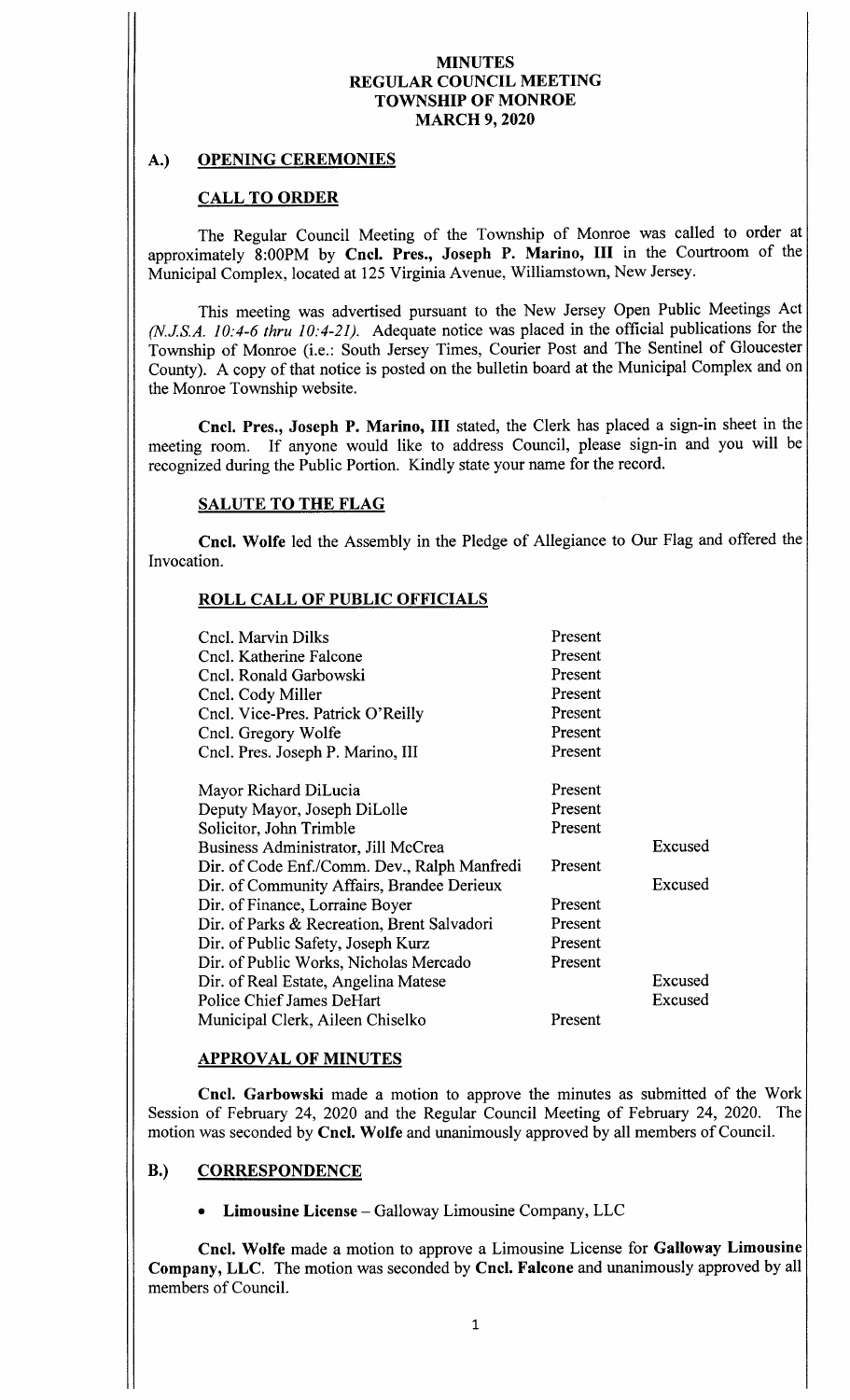## MINUTES REGULAR COUNCIL MEETING TOWNSHIP OF MONROE MARCH 9, 2020

# C.) RESOLUTIONS SCHEDULED— PUBLIC PORTION

Cncl. Miller made <sup>a</sup> motion to open the Resolutions Scheduled — Public Portion. The motion was seconded by Cncl. Vice-Pres. O'Reilly and unanimously approved by all members of Council. With no one wishing to speak, Cncl. Miller made a motion to close the Resolutions<br>Scheduled – Public Portion. The motion was seconded by Cncl. Dilks and unanimously The motion was seconded by Cncl. Dilks and unanimously approved by all members of Council.

R: 66-2020 Emergency Temporary Resolution Prior To Adoption Of The 2020 Budget For The Township Of Monroe, County Of Gloucester

Cncl. Garbowski made a motion to approve Resolution R:66-2020. The motion was seconded by Cncl. Wolfe and unanimously approved by all members of Council.

R: 67-2020 Resolution Approving The Bill List And Paid List For The Council Meeting Of March 9, 2020

Cncl. Falcone made a motion to approve Resolution R:67-2020. The motion was seconded by Cncl. O'Reilly and unanimously approved by all members of Council.

R: 68- 2020 Resolution Adjusting Township Of Monroe Tax Records

Cncl. Miller made a motion to approve Resolution R:68-2020. The motion was seconded by Cncl. Dilks and unanimously approved by all members of Council.

R:69-2020 Resolution Of The Township Of Monroe Authorizing The Reduction Of A Performance Guarantee For Cross Keys Monroe, LLC, Site Plan #472-SP PS-1, Block 101, Lot 3. 07 For Certain Site Improvements " Daycare"

Cncl. Garbowski made a motion to approve Resolution R:69-2020. The motion was seconded by Cncl. Falcone and unanimously approved by all members of Council.

R:70-2020 Resolution Of The Township Of Monroe Authorizing The Reduction Of An Irrevocable Standby Letter Of Credit For Stirling Glen #1713, Sec. 3 (Block 14201, Lot 1)

Cncl. Wolfe made a motion to approve Resolution R:70-2020. The motion was seconded by Cncl. Falcone and unanimously approved by all members of Council.

R: 71-2020 Resolution Of The Township Council Of The Township Of Monroe Amending Resolution R:55-2020 Awarding A Contract For Professional Services To The Municipal Engineer For The FY2020 NJDOT Municipal Aid Program For Forest Drive Phase III

Cncl. Miller made a motion to approve Resolution R:71-2020. The motion was seconded by Cncl. Wolfe and unanimously approved by all members of Council, with the exception of Cncl. Garbowski, who Abstained.

R: 72-2020 Resolution Appointing Alternate Member To The Monroe Township Municipal Utilities Authority

Cncl. Garbowski made <sup>a</sup> motion to open nominations. The motion was seconded by Cncl. Dilks and unanimously approved by all members of Council.

Cncl. Dilks nominated Ralph Cossaboon as an Alternate Member of the Monroe Township Municipal Utilities Authority. The nomination was seconded by Cncl. Garbowski. No other nominations were made.

Cncl. Miller made <sup>a</sup> motion to close nominations. The motion was seconded by Cncl. Garbowski and unanimously approved by all members of Council.